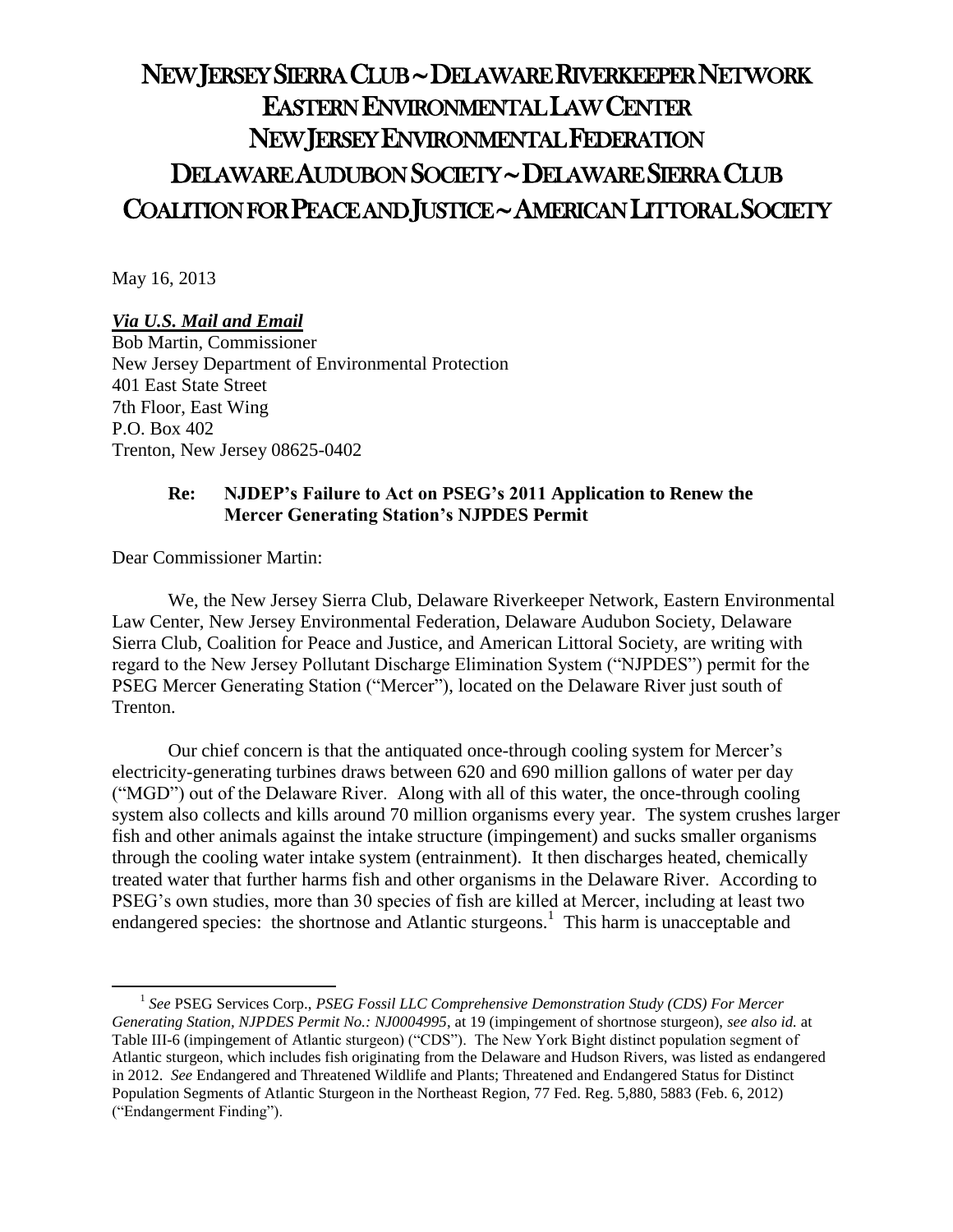unnecessary – NJDEP should require PSEG to convert Mercer to a closed-cycle cooling system that will virtually eliminate these problems.

## *Background: The Delaware Estuary is an Environmental and Recreational Resource of National Significance*

The Delaware River is one of America's most iconic waterways. The river stretches approximately 330 miles in length, running from New York through Pennsylvania, New Jersey, and Delaware before emptying into the Atlantic Ocean at Delaware Bay. Mercer is more than 100 miles upriver from Delaware Bay, located in the uppermost part of the Delaware Estuary.

"Since the Estuary is close to saline and brackish water, the biological community found at Mercer is plentiful with species ranging from freshwater to estuarine.<sup> $\overline{2}$ </sup> In addition to its aquatic residents, the Estuary also provides habitat for 15 different species of waterfowl. It has the second largest concentration of migrating shorebirds in North America. <sup>3</sup> All of these species rely on the biological productivity of the estuary, including the bounty of eggs, larvae, and young fish found in the many miles of the Estuary, from the ocean to the falls north of Trenton. Furthermore, on February 6, 2012, the NMFS issued a final rule listing five distinct population segments of the Atlantic sturgeon as threatened or endangered under the Endangered Species Act. The Delaware River is one of the remaining two breeding locations for the endangered New York Bight distinct population segment of sturgeon.<sup>4</sup>

The portion of the Delaware Estuary in which Mercer is located is designated by the Delaware River Basin Commission to support a variety of human and ecological needs, including: habitat for aquatic life, public water supply, primary and secondary recreation, and fish consumption.<sup>5</sup> The Delaware River supplies drinking and industrial cooling water for approximately 15 million people, or about  $5\%$  of the U.S. population.<sup>6</sup> Unless carefully managed, the stresses from human uses of the river – including the billions of fish killed by outdated cooling water intakes along the length of the Estuary – will diminish or extinguish the river's immense economic and ecological benefits.

Despite serving vital ecological and human functions, however, the portion of the Delaware near Mercer is in poor health. New Jersey has already listed this stretch of the

<sup>&</sup>lt;sup>2</sup> NJDEP, Mercer Generating Station Draft NJPDES Permit No. NJ0004995, Fact Sheet at p. 7 of 42 (July 21, 2006) (Hereinafter "2006 Draft Permit" and "Fact Sheet").

<sup>3</sup> Delaware River Basin Commission, *Delaware River: State of the Basin Report 2008*, 54-55 (2008), *available at* http://www.state.nj.us/drbc/library/documents/SOTB/livingresources.pdf.

<sup>4</sup> Endangered and Threatened Wildlife and Plants; Threatened and Endangered Status for Distinct Population Segments of Atlantic Sturgeon in the Northeast Region, 77 Fed. Reg. 5,880, 5883 (Feb. 6, 2012) (to be codified at 50 C.F.R. pts. 223-24).

<sup>5</sup> *See* Delaware River Basin Commission, Administrative Manual—Part III Water Quality Regulations with Amendments Through December 8, 2010, § 3.30.2(B) ("DRBC Water Quality Regulations"); see also Delaware River Basin Commission, *2012 Delaware River and Bay Water Quality Assessment*, 8 (Table 3) (2012), *available at <http://www.nj.gov/drbc>* ("2012 Assessment").

<sup>6</sup> DRBC, *2012 Assessment* at 2.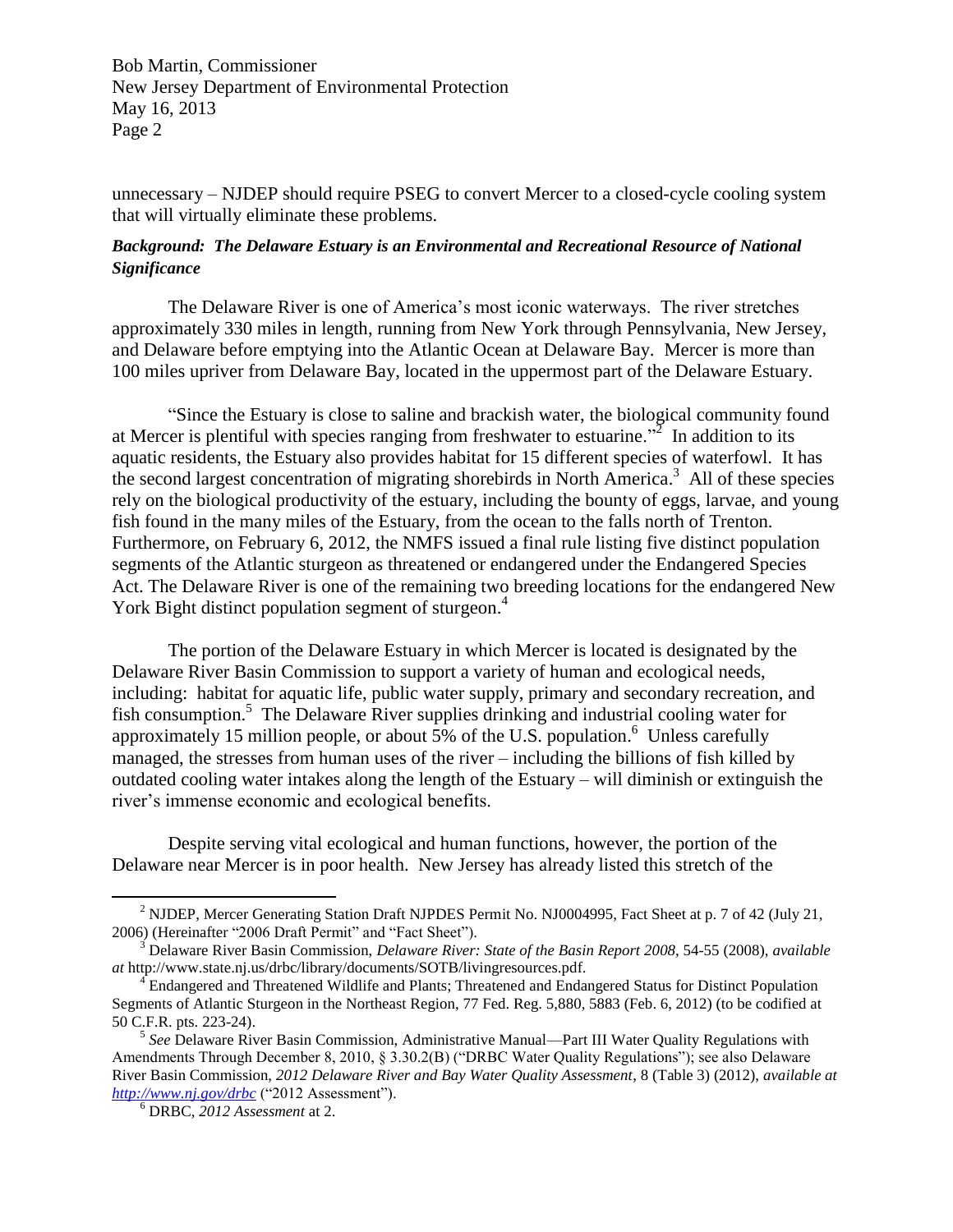Delaware as impaired by the presence of pesticides, mercury, and PCBs released from a number of sources, including industrial point source discharges such as Mercer.<sup>7</sup> And in 2012, the Delaware River Basin Commission concluded that this stretch of the river does not support its designated uses as aquatic habitat, as a source of clean drinking water, or as a source of fish that are safe to eat.<sup>8</sup>

#### *Regulation of Cooling Water Intakes in Mercer's Prior NJPDES Permits*

Mercer operates under NJPDES permit NJ0004995. The permit was last issued in September 2006; the five-year permit term expired in 2011.<sup>9</sup> PSEG submitted a permit renewal application in May 2011. The expired NJPDES permit has been administratively continued for nearly two years.

The 2006 Permit failed to require Mercer to minimize the significant adverse environmental impacts of its cooling water intake structure on the aquatic communities in the Delaware River. In 2006, Mercer's once-through cooling system operated with traveling screens that lacked a fish recovery system – animals were washed off the screens and disposed of as solid waste.<sup>10</sup> As noted above, the plant kills more than 70 million organisms annually, including at least two endangered species. NJDEP correctly determined that these screens were not adequate to protect aquatic life in the Delaware River.

Instead, DEP settled on an interim solution: it allowed PSEG to choose between a modified screen system, possibly with a fish recovery system, or implementing basic restoration measures while continuing to submit additional engineering and biological studies related to the cooling water intakes.<sup>11</sup> PSEG opted for a combination of further study and restoration measures. Shortly after Mercer's permit was issued in 2006, the Second Circuit held that restoration and mitigation efforts are not legitimate substitutes for the use of protective technologies at cooling water intakes under the Clean Water Act.<sup>12</sup>

l

<sup>7</sup> See NJDEP, *New Jersey 2012 Integrated Water Quality Monitoring and Assessment Report Assessment Unit Summary List*, AU Name Delaware River 2 (2012) *available at*

http://www.state.nj.us/dep/wms/bwqsa/2012\_draft\_integrated\_list.pdf

<sup>8</sup> DRBC, *2012 Assessment* at 45. The Delaware River Basin Commission assesses uses under Section 305 of the Clean Water Act, but does not formally designate impairments under Section 303(d). Instead, the Commission assesses each portion of the Delaware River to determine whether it is sustaining all of its designated uses and provides this information to the States of New York, Pennsylvania, New Jersey and Delaware for use in their own formal designations.

<sup>9</sup> *See* NPDES Permit issued to PSEG Fossil LLC for Mercer Generating Station, Permit Number: NJ0004995 (as modified May 21, 2008) ("2006 NPDES Permit").

<sup>10</sup> *See* 2006 Draft Permit, Response to Comments p. 5 of 10; *see also id*., Fact Sheet p. 8 of 42.

<sup>&</sup>lt;sup>11</sup> See 2006 NPDES Permit Part IV, p.8 and 9.

<sup>12</sup> *Riverkeeper Inc. v. U.S. Envt'l Protection Agency*, 475 F.3d 83, 110 (2d Cir. 2007) ("Restoration measures are not part of the location, design, construction, or capacity of cooling water intake structures, and a rule permitting complaints with [the Clean Water Act] through restoration measures allows facilities to avoid adopting any cooling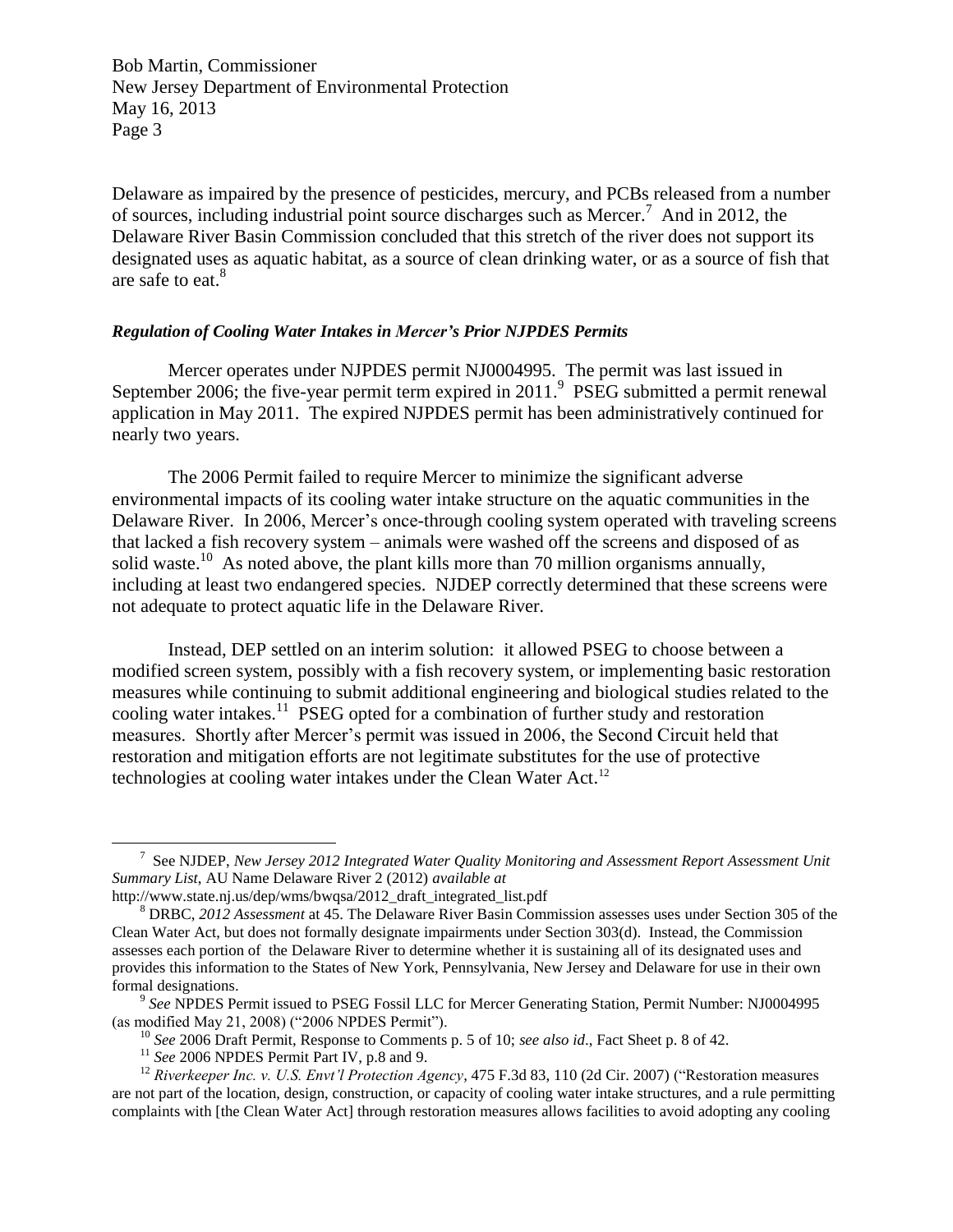#### *Regulatory Background Underlying the Mercer NJPDES Permit*

In enacting the Clean Water Act (the "CWA" or simply "the Act"), Congress established as a national goal the elimination of all discharges of pollution into navigable waters.<sup>13</sup> In passing its own water pollution laws to implement the Clean Water Act and its National Pollutant Discharge Elimination System (NPDES), the New Jersey Legislature declared it "the policy of this State to restore, enhance and maintain the chemical, physical, and biological integrity of its waters, to protect public health, to safeguard fish and aquatic life and scenic and ecological values, and to enhance the domestic, municipal, recreational, industrial and other uses of water."<sup>14</sup>

In furtherance of the goal of eliminating all discharges into waters of the United States, the CWA provides that no pollutant may be discharged from any point source without a NPDES permit. Any failure to comply with a permit "constitutes a violation of the Clean Water Act."<sup>15</sup> The NPDES permit program is thus an integral part of the CWA's plan to eliminate pollution discharges, and to restore and maintain the health and integrity of the nation's waters.<sup>16</sup> In New Jersey, the NPDES program is administered by DEP.

The CWA requires that NPDES permits include effluent limits based on the performance achievable through the use of statutorily-prescribed levels of technology that "will result in reasonable further progress toward the national goal of eliminating the discharge of all pollutants."<sup>17</sup> Technology-based effluent limitations ("TBELs") constitute a minimum level of controls that must be included in a NPDES permit "regardless of a discharge's effect on water quality." <sup>18</sup> For sources constructed prior to the passage of the Federal Water Pollution Control Act of 1972 such as Mercer, discharges of pollutants must be eliminated or controlled through application of Best Available Technology ("BAT").<sup>19</sup> In accordance with the CWA's goal to eliminate all discharges of pollutants, BAT limits "shall require the elimination of discharges of all pollutants if the Administrator finds, on the basis of information available to him . . . that such elimination is technologically and economically achievable  $\dots$ ."<sup>20</sup>

Section 316(b) of the CWA requires that the "location, design, construction, and capacity of cooling water intake structures reflect the best technology available for minimizing adverse

water intake structure technology at all, in contravention of the Act's clear language as well as its technologyforcing principle.").

<sup>13</sup> *See* 33 U.S.C. § 1251(a)(1).

 $^{14}$  N.J.S.A. 58:10A-2.

<sup>15</sup> 40 C.F.R. § 122.41(a).

<sup>16</sup> *See* 33 U.S.C. § 1342 (establishing permit program requirements).

<sup>&</sup>lt;sup>17</sup> 33 U.S.C. § 1311(b)(2)(A)(i), see also id. § 1311(b)(1)(A); N.J.S.A. § 58:10A-6(f)(" A permit issued by the department . . . shall require the permittee . . . to achieve effluent limitations based upon guidelines or standards established pursuant to the Federal Act.").

<sup>18</sup> *Am. Petroleum Inst. v. EPA*, 661 F.2d 340, 344 (5th Cir. 1981).

<sup>19</sup> *See* 33 U.S.C. § 1311(b)(2)(A).

 $20$  33 U.S.C. § 1311(b)(2)(A).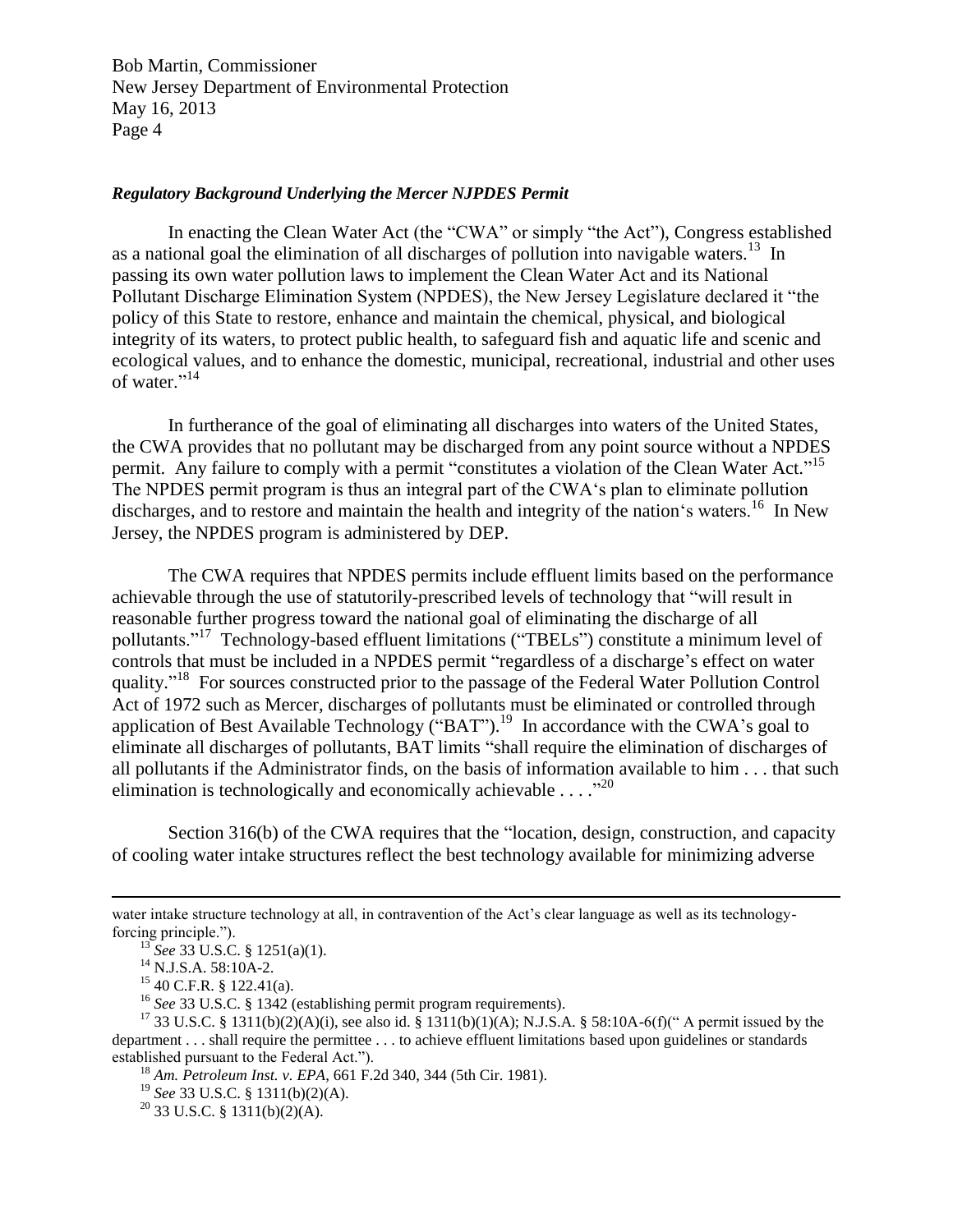environmental impact.<sup>"21</sup> As with all technology based standards, dischargers must comply with Section 316(b)'s technology-based effluent limitations immediately, meaning that Mercer should have been brought into compliance long ago. The Plant now must be brought into compliance with Section 316(b) "as soon as possible," and, in the interim, must be subject to "interim requirements and dates for their achievement."<sup>22</sup>

After application of the most stringent treatment technologies and cooling water intake controls available under the BAT and BTA standards, if a discharge causes or contributes, or has the reasonable potential to cause or contribute, to a violation of water quality standards, the permitting agency must also include any limits in the NPDES permits necessary to ensure that water quality standards are maintained and not violated.<sup>23</sup> This obligation includes compliance with both narrative and numeric water quality standards. $^{24}$ 

Water quality standards consist of both "designated 'uses' for a body of water (e.g., public water supply, recreation, agriculture) and a set of 'criteria' specifying the maximum concentration of pollutants that may be present in the water without impairing its suitability for designated uses."<sup>25</sup> Because the Delaware River is an interstate water, discharges to the Delaware are subject to water quality regulations set by Delaware River Basin Commission.<sup>26</sup> The designated uses of the Delaware River in the vicinity of Mercer include: public water supplies after reasonable treatment, industrial water supplies after reasonable treatment, agricultural water supplies; maintenance and propagation of resident fish and other aquatic life, passage of anadromous fish, wildlife, recreation, and navigation.<sup>27</sup>

The U.S. EPA acknowledges that "thermal pollution has long been recognized to cause harm to the structure and function of aquatic ecosystems."<sup>28</sup> Accordingly, both the Clean Water Act and New Jersey law define the waste heat discharged by Mercer's once-through cooling

 $\overline{a}$ 

 $^{24}$  40 C.F.R. § 122.44(d)(1).

<sup>27</sup> Delaware River Basin Commission, Administrative Manual—Part III Water Quality Regulations with Amendments Through December 8, 2010, § 3.30.2(B) ("DRBC Water Quality Regulations").

 $2876$  Fed. Reg. 22,246.

 $21$  33 U.S.C. § 1326(b).

<sup>22</sup> 40 C.F.R. § 122.47(a). *See also* 33 U.S.C. § 1311(b).

 $23$  40 C.F.R. § 122.44(d). These limits are generally referred to as Water Quality Based Effluent Limits ("WQBELs"). "[T]he permit must contain effluent limits" for any pollutant for which the state determines there is a reasonable potential for the pollutant to cause or contribute to a violation. *Id.* § 122.44(d)(1)(iii); *see also Am. Paper Inst. v. EPA*, 996 F.2d 346, 350 (D.C. Cir. 1993); *Waterkeeper Alliance, Inc. v. EPA*, 399 F.3d 486, 502 (2d. Cir. 2005). New Jersey has incorporated this federal requirement into state law. *See* N.J.S.A. § 58:10A-6(f) ("A permit issued by the department . . . shall require the permittee . . . such further discharge restrictions and safeguards against unauthorized discharge as may be necessary to meet water quality standards. . . .").

<sup>25</sup> *American Paper Inst. v. EPA*, 996 F.2d 346, 349 (D.C. Cir. 1993); *see* 33 U.S.C. § 1313(c)(2)(A).

<sup>26</sup> *See* N.J.A.C. 7:9B-1.15(a) ("Interstate waters of the mainstem Delaware River are under the jurisdiction of the DRBC and designations are contained in the DRBC Water Quality Regulations."); *see also* 18 C.F.R. 410 ("Work, services, activities and facilities affecting the conservation, utilization, control, development or management of water resources within the Delaware River Basin are subject to regulations contained within the Delaware River Basin Water Code with Amendments Through December 8, 2010 and the Administrative Manual— Part III Water Quality Regulations with Amendments Through December 8, 2010.").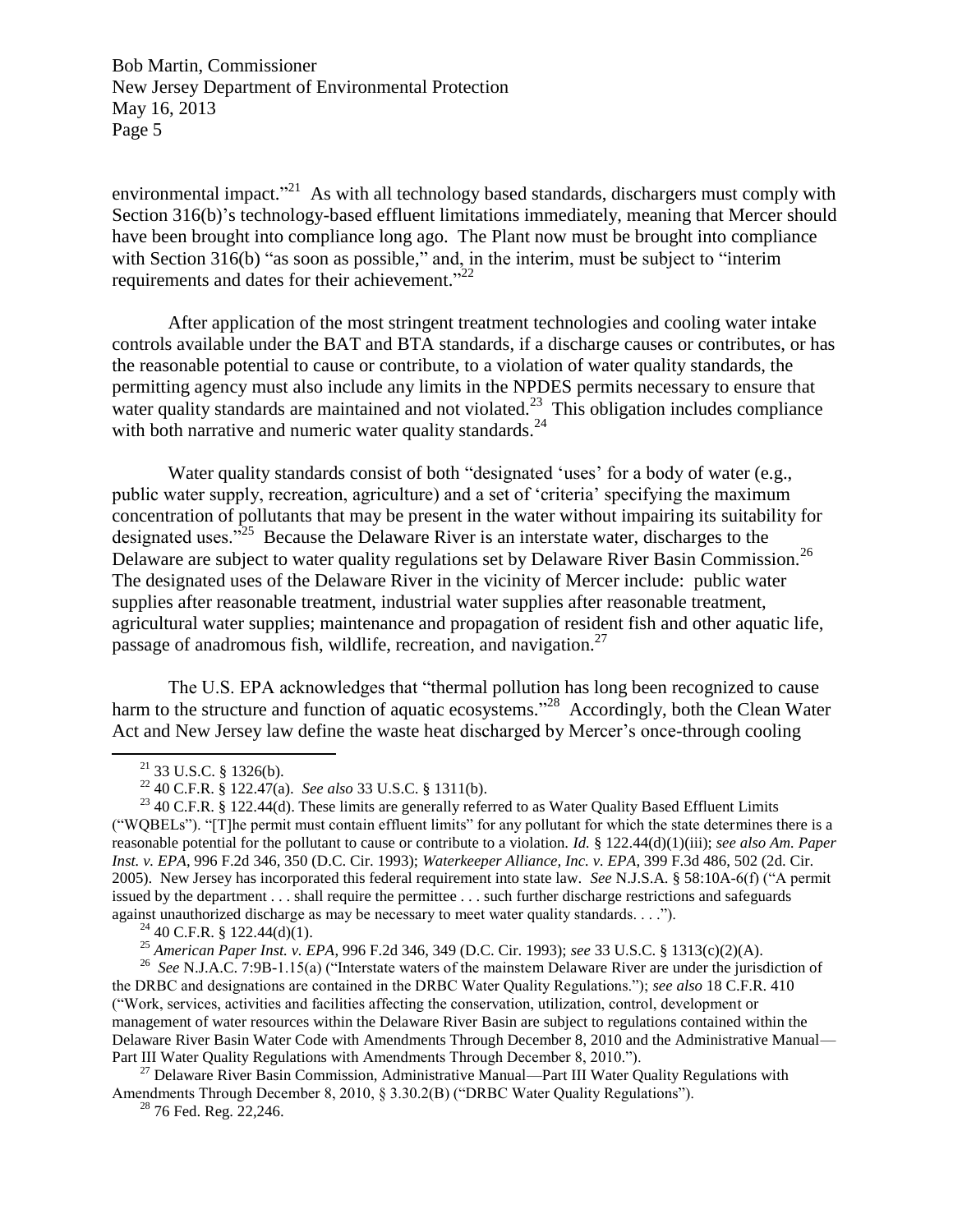system as a pollutant.<sup>29</sup> DEP is required to determine whether technology-based thermal controls are insufficient "to assure protection and propagation of a balanced indigenous population of shellfish, fish, and wildlife" in and upon the Delaware, and impose more stringent "total maximum daily thermal loads" and water quality-based effluent limitations for heat in order to ensure that the Delaware water meets water quality criteria.<sup>30</sup> Conversely, the Clean Water Act also authorizes state permitting agencies to lower the default technology-based thermal discharge limits in NPDES permits, but only if the owner or operator of a source is able to demonstrate that the proposed technology-based thermal effluent limitation is more stringent than necessary to protect a balanced, indigenous population of shellfish, fish and wildlife.<sup>31</sup>

# *NJDEP is violating its clear legal obligation to act on PSEG's application to renew the Mercer NJPDES permit.*

PSEG applied to renew Mercer's NJPDES permit three years ago. New Jersey Department of Environmental Protection ("NJDEP") should have acted on that renewal application in 2011, when the current permit expired, as required by the federal Clean Water Act and the New Jersey Water Pollution Control Act. For now, Mercer operates on an expired, administratively continued NPDES permit that is inadequate to control the water pollution caused by this power plant.

NJDEP's failure to act on PSEG's permit application violates the Clean Water Act's explicit requirement that NJPDES permits be issued for terms no longer than five years<sup>32</sup> and the legislative policy behind the CWA and the New Jersey Water Pollution Control Act: that permittees will be required to continually, gradually reduce their environmental impact through periodic permit renewals in order to end the discharge of pollution and restore America's waters. $33$ <sup>3</sup>

NJDEP must either deny the renewal application and terminate Mercer's authorization to pollute the Delaware River, or expeditiously issue a draft renewal NJPDES permit. And if it renews this permit, NJDEP should require Mercer to install a closed-cycle cooling system and correct other deficiencies of the existing permit.

 $\overline{\phantom{a}}$ 

<sup>29</sup> *See* 33 U.S.C. §§ 1362(6) (defining "pollutant" to include heat); *see also* N.J.S.A. 58:10A-3(n) (defining "pollutant" to include "thermal waste").

 $30$  33 U.S.C. § 1313(d) (requiring states to identify bodies of water for which technology-based thermal controls are insufficiently stringent and to impose "total maximum daily thermal loads" to protect these waters); see also id. § 1312 (requiring imposition of water quality-based effluent limitations on the discharge of pollutants when necessary to meet water quality standards);

<sup>31</sup> *See* 33 U.S.C. § 1326(a).

<sup>&</sup>lt;sup>32</sup> *See* 33 U.S.C. § 1342(b)(1)(B) (requiring that state-issued permits be issued for fixed terms not exceeding five years).

<sup>33</sup> *See* 33 U.S.C. § 1251(a).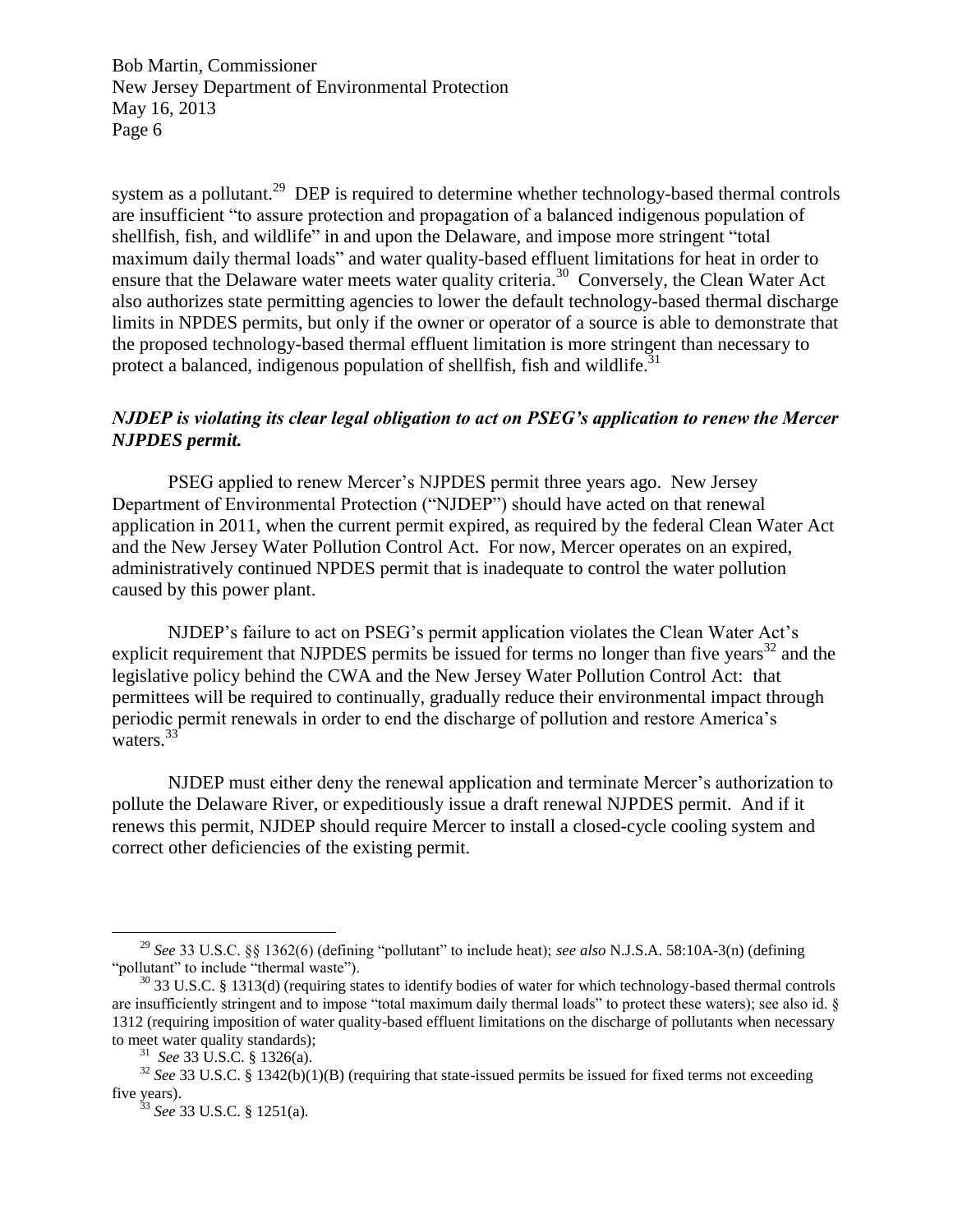# *If NJDEP renews the permit, it should require Mercer to convert to a closed-cycle cooling system.*

Federal law requires NJDEP to issue a NJPDES permit that reduces the harm to aquatic life – and particularly to endangered species – to levels commensurate with the performance of the best technology available at Mercer.<sup>34</sup> A number of permitting authorities have already determined that a closed-cycle cooling system is the best technology available for facilities like Mercer. EPA has empowered NJDEP to use its Best Professional Judgment to identify and mandate BTA for fulfilling the requirements of Section 316(b); that EPA has not yet issued final regulations for implementing  $316(b)$  to existing facilities is not an excuse for failing to act.<sup>35</sup>

NJDEP has long been aware that closed-cycle cooling is technically feasible at Mercer and would protect the Delaware River's aquatic ecosystem to a far greater degree than any other technology. In the Department's own words, "closed cycle cooling is considered by the Department to be the best technology" for reducing impingement and entrainment at Mercer.<sup>36</sup> NJDEP reached the same conclusion at Oyster Creek in 2010, where it issued a draft permit finding that closed-cycle cooling was the best technology available at that plant.<sup>37</sup> Other regulators, including the U.S. EPA, agree that closed-cycle cooling is the most protective technology and have required closed-cycle cooling retrofits at plants that are similar to Mercer.<sup>38</sup>

 $\overline{\phantom{a}}$ 

<sup>38</sup> *See In re Dominion Energy Brayton Point, L.L.C.*, Case No. NPDES 03-12, 12 E.A.D. 490, 496 (E.A.B. Feb. 1, 2006) (upholding a permit provision for the Brayton Point power plant in Massachusetts that "would essentially require closed-cycle cooling for the entire station" as BTA). *See also, e.g.,* N.Y. Dep't of Envtl. Conservation, *Notice Of Denial: Joint Application For CWA § 401 Water Quality Certification; NRC License Renewal – Entergy Nuclear Indian Point Units 2 And 3*, NYS DEC Nos.: 3-5522-00011/00030 (IP2) & 3-5522-00105/00031 (IP3) (Apr. 2, 2010) (denying water quality certification on grounds that implementation of closed-cycle cooling was necessary to comply with Section 316(b)); N.Y. Dep't of Envtl. Conservation, E.F. Barrett Power Station SPDES Permit No. NY0005908, fact sheet (Oct. 2009) (setting forth determination that closed-cycle cooling is BTA for E.F. Barrett Power Station); EPA, Merrimack Station NPDES Draft Permit No. NH0001465, draft permit and fact sheet with "Attachment D" related to cooling water intake and thermal discharge limits (proposing requirement of closedcycle cooling as BTA under § 316(b)), available at http://www.epa.gov/region1/npdes/merrimackstation/ ("Merrimack Draft Permit" and "Merrimack Attachment D"); EPA, Authorization To Discharge Under The

<sup>34</sup> *See* 33 U.S.C. § 1326(b) (requiring that "the location, design, construction, and capacity of cooling water intake structures reflect the best technology available for minimizing adverse environmental impact."); *see also* Endangered Species Act, 16 U.S.C. § 1539 (requiring that private entities whose actions are deemed lawful but nonetheless kill members of an endangered species must be required to act to the maximum extent practicable to reduce harm to the species).

<sup>&</sup>lt;sup>35</sup> See EPA, National Pollutant Discharge Elimination System—Suspension of Regulations Establishing Requirements for Cooling Water Intake Structures at Phase II Existing Facilities; Suspension of Final Rule, 72 Fed. Reg. 37,107, 37,108 (July 9, 2007) ("This action suspends the requirements for cooling water intake structures at Phase II existing facilities, pending further rulemaking . . . Permit requirements for cooling water intake structures at Phase II facilities should be established on a case-by-case best professional judgment (BPJ) basis. . . . Notably, EPA by this action is not suspending 40 CFR 125.90(b). This retains the requirement that permitting authorities develop BPJ controls for existing facility cooling water intake structures that reflect the best technology available for minimizing adverse environmental impact.").

 $36$  2006 Draft Permit Fact Sheet at p. 11 of 42.

<sup>37</sup> *See* NJDEP*, Oyster Creek Generating Station Draft NJPDES Permit No. NJ0005550*, p.10 of 42 (Jan. 7, 2010) ("Oyster Creek Draft Permit").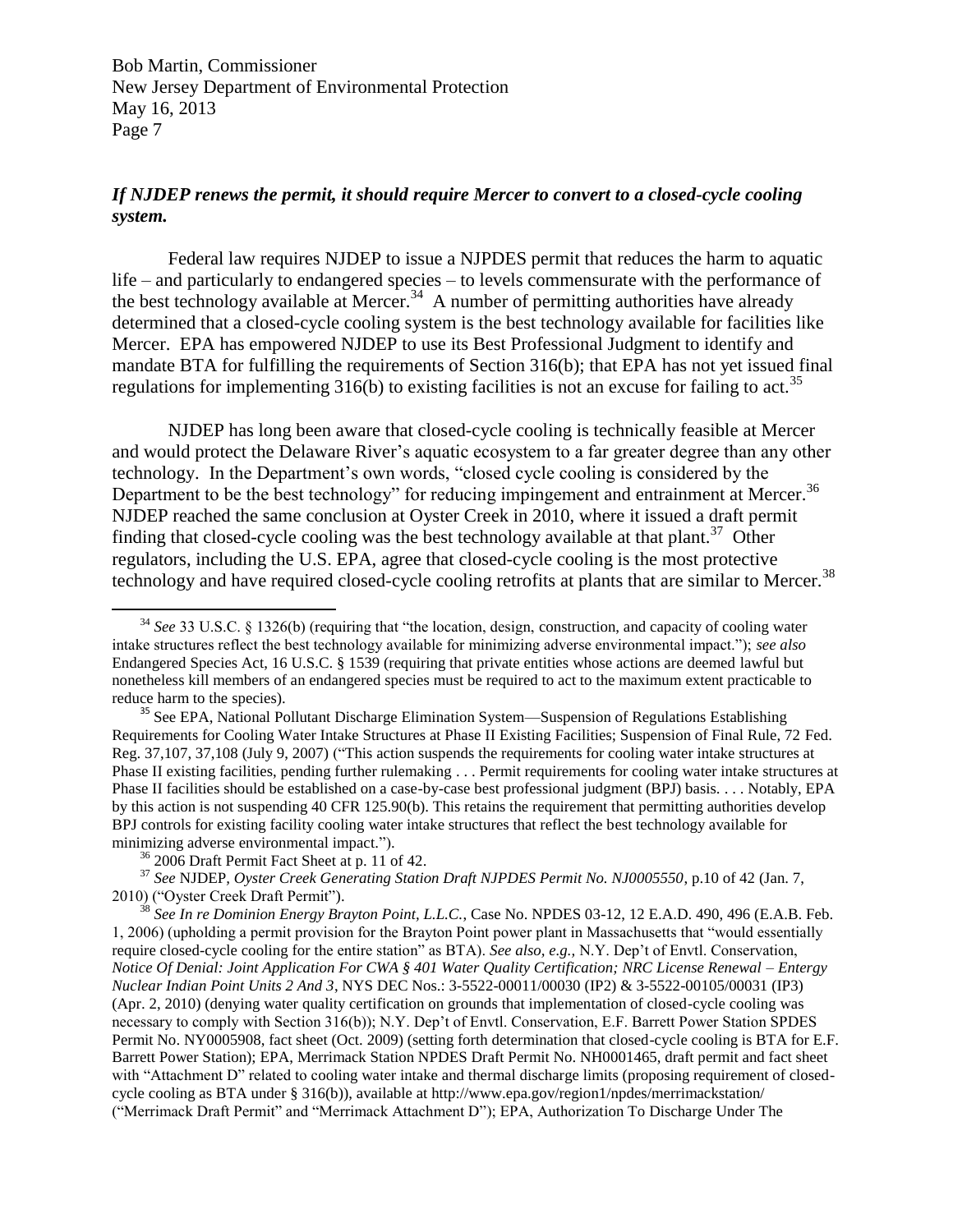But at Mercer, upon the last permit renewal in 2006, the Department argued that while closed-cycle cooling is the "best technology" at Mercer, it is not "available" because the investment in protecting fish and other animals in the Delaware River is not cost justified. In NJDEP's view, "the costs are significantly greater than the benefits."<sup>39</sup> The Department therefore approved the use of travelling screens, restoration measures, and further studies at Mercer as an interim control technology for compliance with the Clean Water Act. But travelling screens cannot address entrainment at all, and the Second Circuit has since held that restoration and mitigation efforts are not legitimate substitutes for the installation of the best technology available to minimize adverse environmental impacts of cooling systems at existing facilities.<sup>40</sup> And studies, similar to restoration measures, fail to include action on cooling water intake structures so as to minimize impingement and entrainment impacts and therefore cannot be said to fulfill the requirements of the law. This renders NJDEPs' interim approach to regulating Mercer's cooling water intakes clearly unlawful.

NJDEP should recognize that its historic view of the costs and benefits of closed-cycle cooling at Mercer has been based on inaccurate and misleading information. In the past, NJDEP relied on PSEG to calculate the costs and the benefits of closed-cycle cooling. PSEG's cost estimates include every possible expense, but its benefits estimates zero out the value of all noncommercial and endangered species of fish and ignore the value that the public places on an intact and healthy Delaware ecosystem. The studies submitted by PSEG look only at "market benefits" – the market value of fish killed at Mercer that would have direct commercial value if they were caught by fishermen instead.<sup>41</sup> But the U.S. EPA estimates that less than 3 percent of the fish saved by closed-cycle cooling systems have commercial or sport fishing value.<sup>42</sup>

The economic value of the rest of the animals that die at Mercer consists of "non-market benefits," that is, the value we place on their role as important members of a functioning, healthy, and productive ecosystem in one of America's most iconic, historic, and frequently visited waterways. Such non-market benefits are much harder to estimate, but economic studies routinely find that they are very large. PSEG's estimates compare 100% of the costs of building a cooling system against a very small fraction of the total benefits.

National Pollutant Discharge Elimination System, Mirant Canal Station Permit No. MA0004928, at p. 16 of 21 (Aug. 1, 2008) (requiring reductions in entrainment to levels commensurate with closed-cycle cooling).

<sup>39</sup> *See* 2006 Draft Permit Fact Sheet, p.11 of 42.

<sup>40</sup> *See Riverkeeper, Inc. v. U.S. Envtl. Prot. Agency*, 358 F.3d 174, 188 (2d Cir. 2004) (prohibiting restoration as an alternative to a BTA determination for new facilities); *Riverkeeper Inc. v. U.S. Envtl. Prot. Agency*, 475 F.3d 83, 110 (2d Cir. 2007) (same holding applies to existing facilities like Mercer).

<sup>&</sup>lt;sup>41</sup> *See, e.g.*, CDS at 44 (estimating only the market benefits of commercially fished species killed at Mercer, and arguing that non-use benefits should be monetized only when there is substantial harm to threatened and endangered species or other major ecological impacts).

<sup>42</sup> *See* EPA, *Environmental and Economic Benefits Analysis of the Proposed Section 316(b) Existing Facilities Regulation*, at 4-6 (2011), available at: http://water.epa.gov/lawsregs/lawsguidance/cwa/316b/upload/ environbenefits.pdf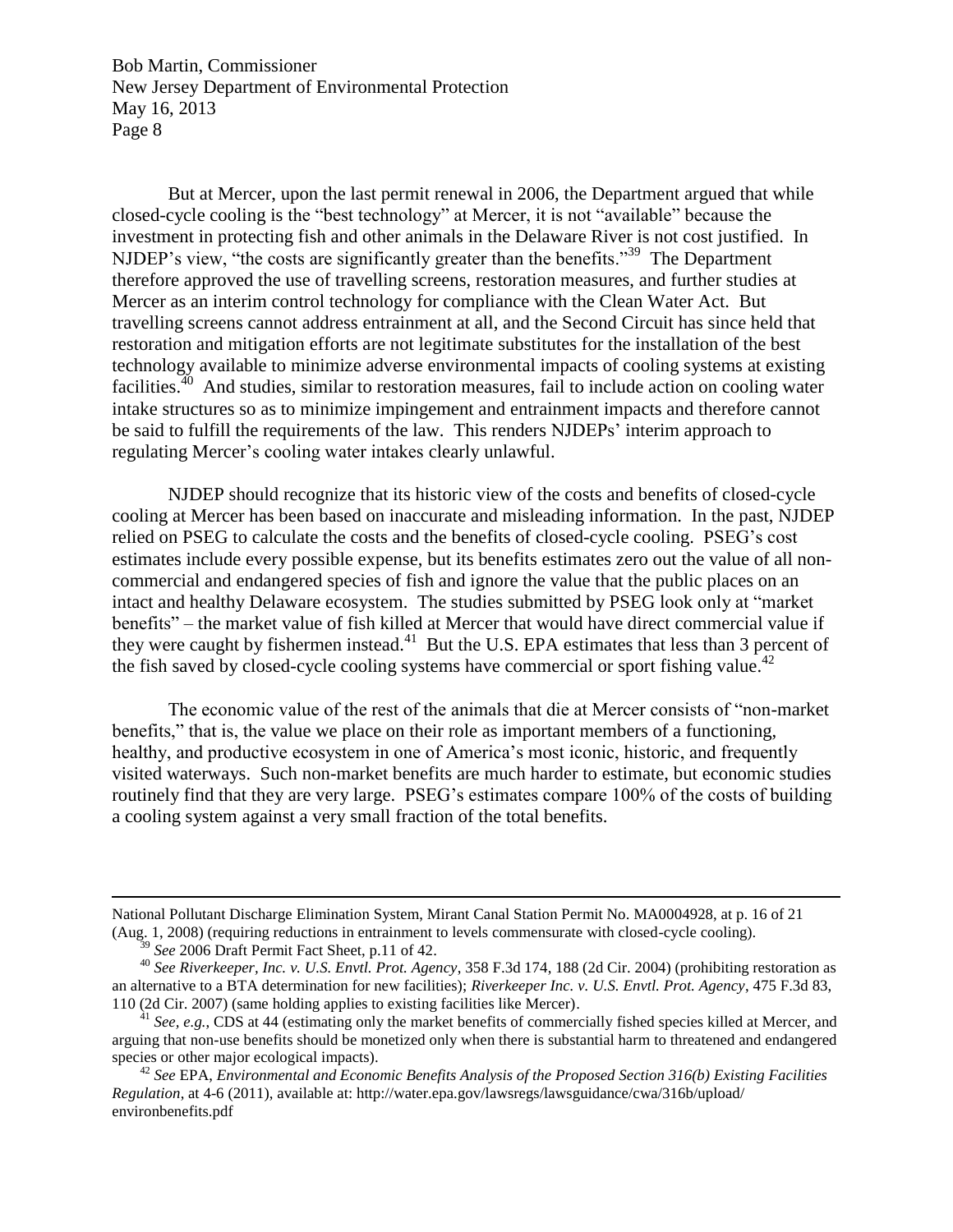To overcome this kind of biased analysis, U.S. EPA conducted a national economic study to estimate "non-market benefits" in 2011 and released the initial results in the summer of  $2012<sup>43</sup>$  Analysis of EPA's data shows that the monetized benefits of closed-cycle cooling greatly exceed its costs by a large margin across the United States. On a national basis, the net environmental benefits from modernizing cooling systems at older power plants like Mercer would be at least \$5 to \$7 billion annually, even under a series of highly conservative and unrealistic assumptions.<sup>44</sup> Frank Ackerman, a noted environmental economist, concluded that the benefits are more likely in the range of \$13 to \$18 billion per year. 45

In addition to the large economic and environmental benefits, DEP also should require installation of closed-cycle cooling to ensure "the protection and propagation of a balanced, indigenous population of shellfish, fish, and wildlife in and on" the Delaware River near Mercer, as is required by Section 316(a) of the Clean Water Act.<sup>46</sup> Currently, Mercer operates under a Section 316(a) variance that allows it to avoid meeting otherwise applicable technology based limits on its thermal discharge and to avoid meeting the thermal water quality standards that have been established for the Delaware River. This variance is unjustifiable.

In particular, the variance from use of the best available technology to control thermal discharge is not justified because Mercer's existing cooling water system kills endangered species of fish. By definition, this means that the existing cooling water intake and thermal discharge system does not protect a balanced indigenous population of fish, and thus the plant's 316(a) variance cannot be renewed.

Between April 24 and May 2, 2006, during a PSEG study, Mercer killed four shortnose sturgeon and collected a fifth while conducting background sampling in the river. $47$  In other sampling conducted that year, Mercer impinged an Atlantic sturgeon as well,<sup>48</sup> and PSEG's analysts extrapolated from that impingement to calculate that Mercer likely impinged eight Atlantic sturgeon annually (the number of Atlantic sturgeon that the plant entrains is unknown).<sup>49</sup>

At the time, the Atlantic sturgeon was not recognized as an endangered species; however, it is now. In 2007, Mercer sought an incidental take permit under the Endangered Species Act

 $\overline{\phantom{a}}$ 

<sup>43</sup> *See* EPA, *National Pollutant Discharge Elimination System—Proposed Regulations To Establish Requirements for Cooling Water Intake Structures at Existing Facilities; Notice of Data Availability Related to EPA's Stated Preference Survey*, 77 Fed. Reg. 34927 (June 12, 2012); *see also* Memorandum from Erik Helm, EPA, to Section 316(b) Existing Facilities Rule Record, regarding 316(b) Stated Preference (SP) Survey – Survey Methods and Model Results (June 5, 2012).

<sup>44</sup> *See* Comments on EPA's Section 316(b) Stated Preference Survey**,** Dr. Frank Ackerman, Stockholm Environment Institute-US Center, Tufts University, July 10, 2012 , available at

http://www.regulations.gov/#!documentDetail; D=EPA-HQ-OW-2008-0667-3021.

<sup>45</sup> *Id*.

<sup>46</sup> 33 U.S.C. §1326(a).

<sup>47</sup> *See id.* at p.19.

<sup>48</sup> *See id.* at Table III-6.

<sup>49</sup> *See id.* at Table III-9.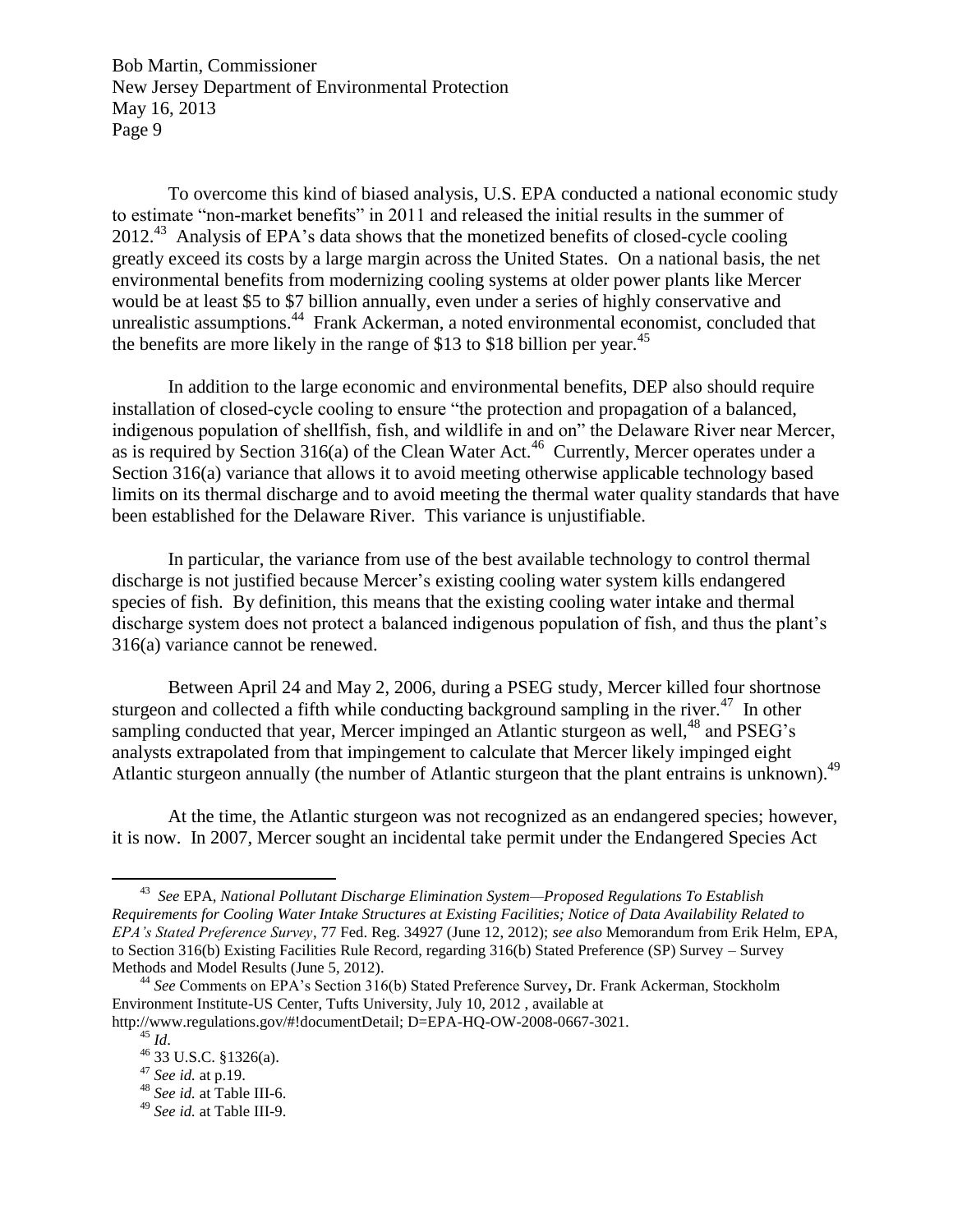for killing shortnose sturgeon.<sup>50</sup> Now that the Atlantic sturgeon is listed as well, PSEG is strictly prohibited from killing, harming, or destroying the critical habitat of Atlantic sturgeon under Section 9 of the Endangered Species Act, unless it receives an incidental take permit allowing carefully limited harm to that species too.<sup>51</sup> In order to receive an incidental take permit, PSEG must submit a plan that minimizes and mitigates the loss of sturgeon "to the maximum extent practicable" and "will not appreciably reduce the likelihood of the survival and recovery of the species in the wild."<sup>52</sup> The burden is on PSEG to comply with Section 9 of the Endangered Species Act, and to prove that it is doing its utmost to protect sturgeon.<sup>53</sup>

The Delaware River is one of only two remaining breeding locations for the endangered New York Bight distinct population segment of Atlantic sturgeon.<sup>54</sup> Even within the New York Bight DPS, however, there are far fewer Atlantic sturgeon originating from the Delaware River than from the Hudson River.

It is commonly acknowledged there were once 180,000 spawning female Atlantic sturgeon in the Delaware River. NMFS' latest population estimate based on fisheries' bycatch  $data^{55}$  is that there is a mean of 87 spawning adult Atlantic sturgeon annually in the Delaware River. (NOAA Fisheries Presentation on Distribution of Fishing Effort and Sturgeon Takes, "Effort by gear type and mesh size, with NEFOP and ASM sturgeon records," Ad Hoc Atlantic Sturgeon Committee March 19, 2012). This number is even lower than the ASSRT's previous estimate of 300 spawning adults<sup>56</sup>, and highlights the absolute imperative of preventing any further diminution of this tiny population. With a population so low, it is difficult to see how Mercer's impingement of eight sturgeon per year is acceptable and does not jeopardize the sturgeon's continued existence.

The most viable measure to protect both shortnose and Atlantic sturgeon is to convert Mercer to a closed-cycle cooling system. Closed-cycle cooling is technically and economically feasible. And short of a complete plant shutdown, there is no other option that will offer as much protection to these species. Closed-cycle cooling system is the only viable alternative that reduces sturgeon mortality "to the maximum extent practicable."

 $\overline{\phantom{a}}$ 

<sup>56</sup> Brown and Murphy (2010) note that the ASSRT's estimate of a spawning adult population of 300 in the Delaware was not based on any empirical data but was speculation based on the size of the river system compared to those of the Hudson and Altamaha rivers for which approximate population sizes of spawning adults were available.

<sup>50</sup> *See id.* at p.19.

<sup>51</sup> *See* 16 U.S.C. §§ 1538-39.

 $52$  16 U.S.C. § 1539(a)(2).

<sup>&</sup>lt;sup>53</sup> *See* 16 U.S.C. § 1539(g)(burden of proof resides with applicant for an incidental take permit).

<sup>54</sup> *See* Endangerment Finding, 77 Fed. Reg. at 5883.

 $55$  Erickson et al. (2011) observe that the "use of fishery-dependent data (including research fishing) typically underestimates the extent of the habitats occupied by fishes . . . which will ultimately underestimate impacts of potential threats (e.g. fishing) to Atlantic Sturgeon stocks."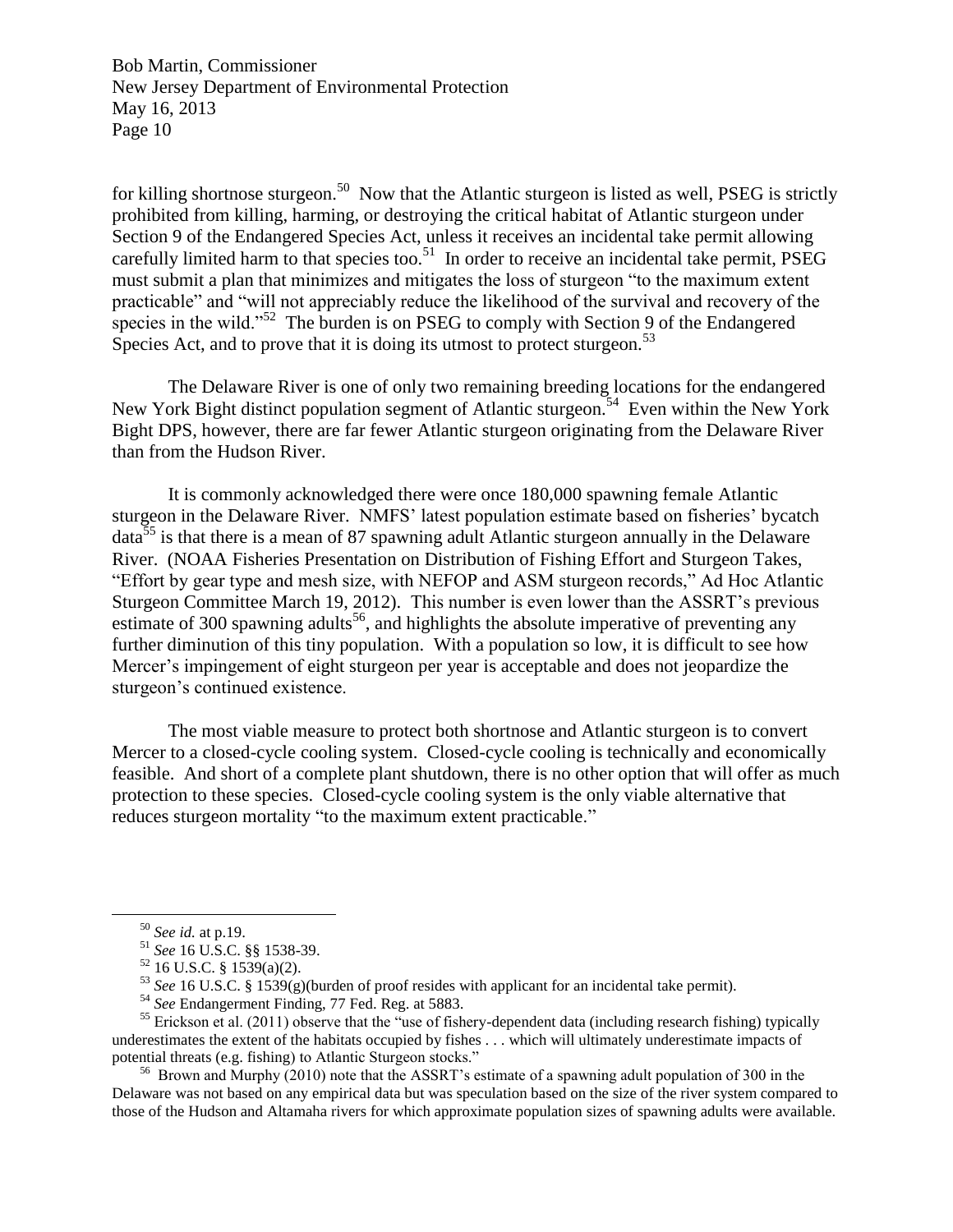For its part, NJDEP cannot authorize PSEG to continue to operate a once-through cooling system that takes endangered species.<sup>57</sup> As a corollary, NJDEP also cannot renew a  $316(a)$ variance for PSEG's Mercer plant. Therefore, NJDEP must renew the Mercer NPDES permit without a 316(a) variance and, acting in consultation and coordination with the National Marine Fisheries Service, require PSEG to install a closed-cycle cooling system at Mercer in order to comply with both the Clean Water Act and the Endangered Species Act.

# *Any renewal permit must also include technology and water quality-based effluent limits that are missing from the expired permit.*

If it renews this permit, NJDEP must address the mercury, selenium, and other toxic metals presently discharged from Mercer's wastewater treatment plant (WTP). Mercer's expired NJPDES permit imposes effluent limitations for nitrogen and ammonia (total N), petroleum hydrocarbons, and chemical oxygen demand.<sup>58</sup> Additionally, batch sampling for copper, iron, nickel, and zinc is required "during the discharge of chemical/metal cleaning wastewater."<sup>59</sup> These existing limits do not address many of the toxic metals discharged from the WTP and are not good proxies for dissolved metals in the WTP discharge. Wastewater characterization samples taken from the Mercer WTP in 2007 indicate that, even after treatment, the discharge still contains approximately 0.5 ug/L mercury, 7 ug/L selenium, and other metals.<sup>60</sup>

The Clean Water Act requires that the discharge of pollutants at Mercer be eliminated or controlled through technology-based effluent limitations based on the performance of the Best Available Technology ("BAT").<sup>61</sup> EPA intends to define BAT limits for metals and other toxic pollutants found in coal combustion waste at the national level, but this will take several more years.<sup>62</sup> In the meantime, the Clean Water Act requires NJDEP to stand in the shoes of EPA and

 $\overline{\phantom{a}}$ 

<sup>57</sup> *See Strahan v. Coxe*, 127 F.3d 155, 163 (1st Cir. 1997) (state government violates ESA if actor authorized by government takes listed species).

<sup>58</sup> *See* NJDEP, *NPDES Permit issued to PSEG Fossil LLC for Mercer Generating Station, Permit Number: NJ0004995*, Part III (issued 2006 and modified May 21, 2008) ("2006 NPDES Permit"). Historically, the WTP discharge was routed to an ash pond for settling, and then to the Delaware River. A total suspended solids effluent limitation applies to the discharge from the ash pond, outfall 441C. *See id*. In recent years, however, Mercer has reported no discharge at outfall 441C.

<sup>59</sup> *Id*. at p.97 (Part IV.G.2.d).

<sup>&</sup>lt;sup>60</sup> Average of four mercury samples taken in 2007:  $1/4/07 - .58$  ug/L;  $3/22/07 - .84$  ug/L;  $6/15/07 - .33$  ug/L; and 9/13/07 - .22 ug/L. Average of four selenium samples taken in 2007: 1/4/07 - 7.9 ug/L; 3/22/07 – 7.6 ug/L; 6/15/07 - 8.4 ug/L; and 9/13/07 - <6.2 ug/L. *See* Division of Water Quality, NJDEP, "NJPDES Database – Reports Available on the OPRA Website", http://www.nj.gov/dep/dwq/database.htm (select "NJPDES WCR Data by NJPDES Permit Number" and customize the parameters on the following screen).

<sup>61</sup> *See* 33 U.S.C. § 1311(b)(2)(A).

<sup>62</sup> U.S. EPA, News Release, *EPA Proposes to Reduce Toxic Pollutants Discharged into Waterways by Power Plants* (Apr. 19, 2013) (announcing that draft regulations will be formally published in the Federal Register shortly), available at http://yosemite.epa.gov/opa/admpress.nsf/0/8F5EF6C6955F6D2085257B52006DD32F.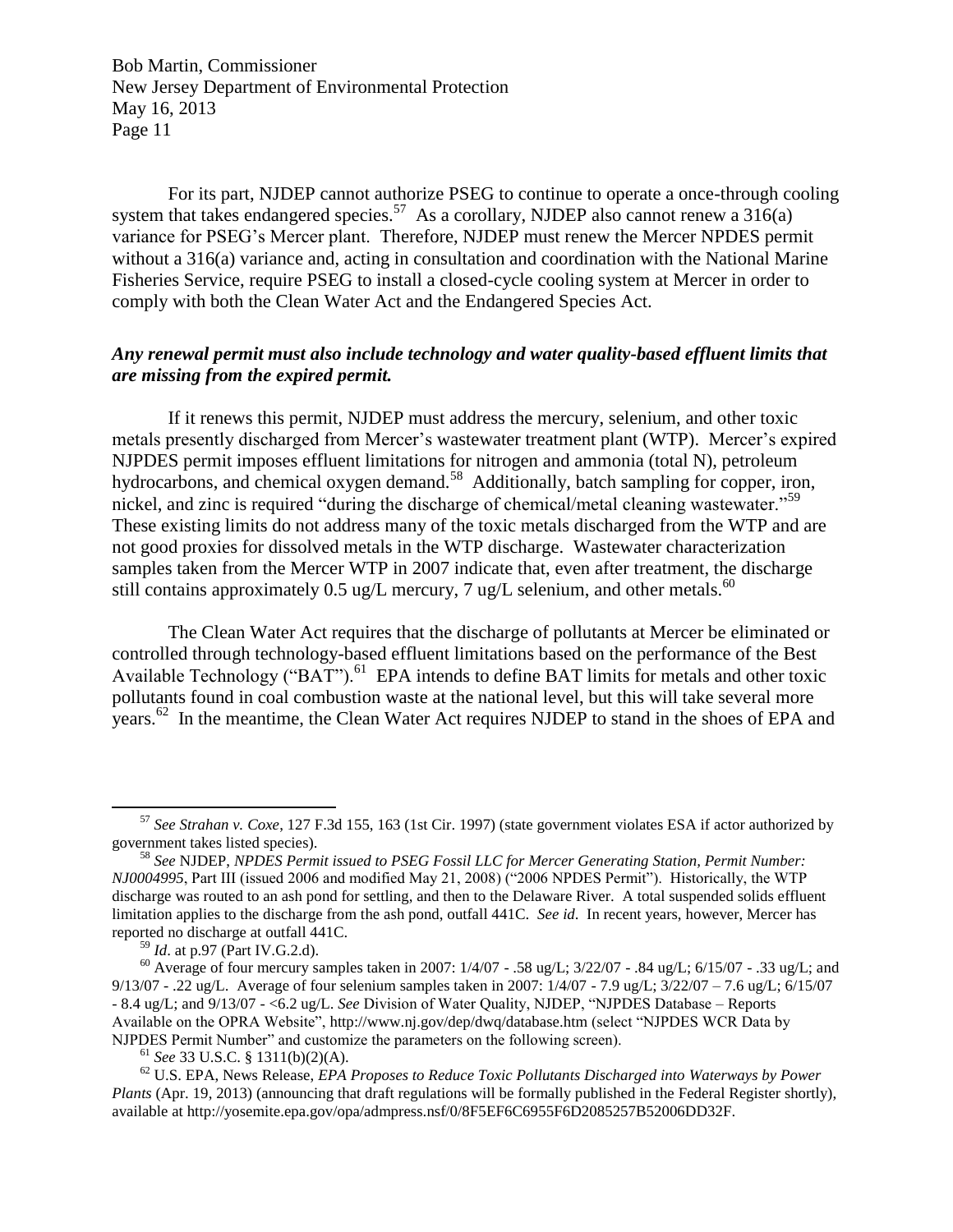use its best professional judgment to set case-by-case technology based effluent limitations (TBELs) for these pollutants in NJPDES permits.<sup>63</sup>

Better treatment for the toxic and dissolved metals discharged from Mercer's WTP is certainly available. For example, New York State has determined that every mercury discharger can readily meet an effluent limitation of 50 ng/L (i.e. 0.05 ug/L), ten times lower than the mercury discharge at the WTP.<sup>64</sup> And some coal fired power plants, such as the Dunkirk facility on Lake Erie, routinely achieve mercury discharges below 10 ng/L  $(0.01 \text{ ug/L})$ .<sup>65</sup> With respect to selenium, EPA reports that "seven power plants in the U.S. are operating or constructing treatment systems that follow physical/chemical treatment with a biological treatment stage to supplement the metals removals with substantial additional reductions of nitrogen compounds and/or selenium."<sup>66</sup> EPA also has inspected several power plants that eliminated wastewater discharge by recycling wastewater and using other techniques, or by installing a vaporcompression evaporation system.<sup>67</sup>

The current Mercer NJPDES permit also is unlawful because it was issued without water quality based effluent limits. After application of the most stringent treatment technologies available under the BAT standard, if a discharge causes or contributes, or has the reasonable potential to cause or contribute, to a violation of water quality standards, NJDEP must also include any limits in the Mercer NPJDES permit necessary to ensure that the State Water Quality Standards are maintained and not violated. $68$  This obligation includes compliance with both narrative and numeric water quality standards.<sup>69</sup>

<sup>&</sup>lt;sup>63</sup> *See* 33 U.S.C. §§ 1311(b)(2)(A), 1342 (a)(1)(B) (requirement to include technology based effluent limitations even in the absence of ELGs); 40 C.F.R. § 125.3(c),(d) (procedures for using best professional judgment); *see also NRDC v. EPA*, 863 F.2d 1420, 1425 (9th Cir. 1988).

<sup>64</sup> *See* N.Y. Dep't of Envtl. Conservation, *Technical and Operational Guidance Series 1.3.10, Mercury – SPDES Permitting, Multiple Discharge Variance, and Water Quality Monitoring*, at 7, available at http://www.dec.ny.gov/regulations/2652.html.

 $^{65}$  Discharge data for the Dunkirk Facility, NPDES permit # NY0002321, is available through EPA's ECHO website: http://www.epa-echo.gov/echo/.

<sup>66</sup> *See* Memorandum from James A. Hanlon, Director, EPA Office of Wastewater Management to Water Division Directors, EPA Regions 1-10 regarding National Pollutant Discharge Elimination System (SPDES) Permitting of Wastewater Discharges from Flue Gas Desulfurization (FGD) and Coal Combustion Residuals (CCR) Impoundments at Steam Electric Power Plants (June 7, 2010), Attachment A, p.4. Available at http://www.epa.gov/SPDES/pubs/hanlonccrmemo.pdf

<sup>67</sup> *See* EPA, *Steam Electric Power Generating Point Source Category: Final Detailed Study Report*, at 4-33, 4- 36, EPA 821-R-09-008 (Oct. 2009). Available at http://water.epa.gov/lawsregs/guidance/cwa/304m/archive/upload/ 2009\_10\_26\_guide\_steam\_finalreport.pdf

 $\overline{68}$  *See* 40 C.F.R. § 122.44(d).  $\overline{C}$  [T]he permit must contain effluent limits" for any pollutant for which the state determines there is a reasonable potential for the pollutant to cause or contribute to a violation. *Id.* § 122.44(d)(1)(iii); *see also Am. Paper Inst. v. EPA*, 996 F.2d 346, 350 (D.C. Cir. 1993); *Waterkeeper Alliance, Inc. v. EPA*, 399 F.3d 486, 502 (2d Cir. 2005). New Jersey has incorporated this federal requirement into state law. *See*  N.J.S.A. § 58:10A-6(f) ("A permit issued by the department . . . shall require [of] the permittee . . . such further discharge restrictions and safeguards against unauthorized discharge as may be necessary to meet water quality standards.  $\ldots$ .").

<sup>69</sup> *See* 40 C.F.R. § 122.44(d)(1).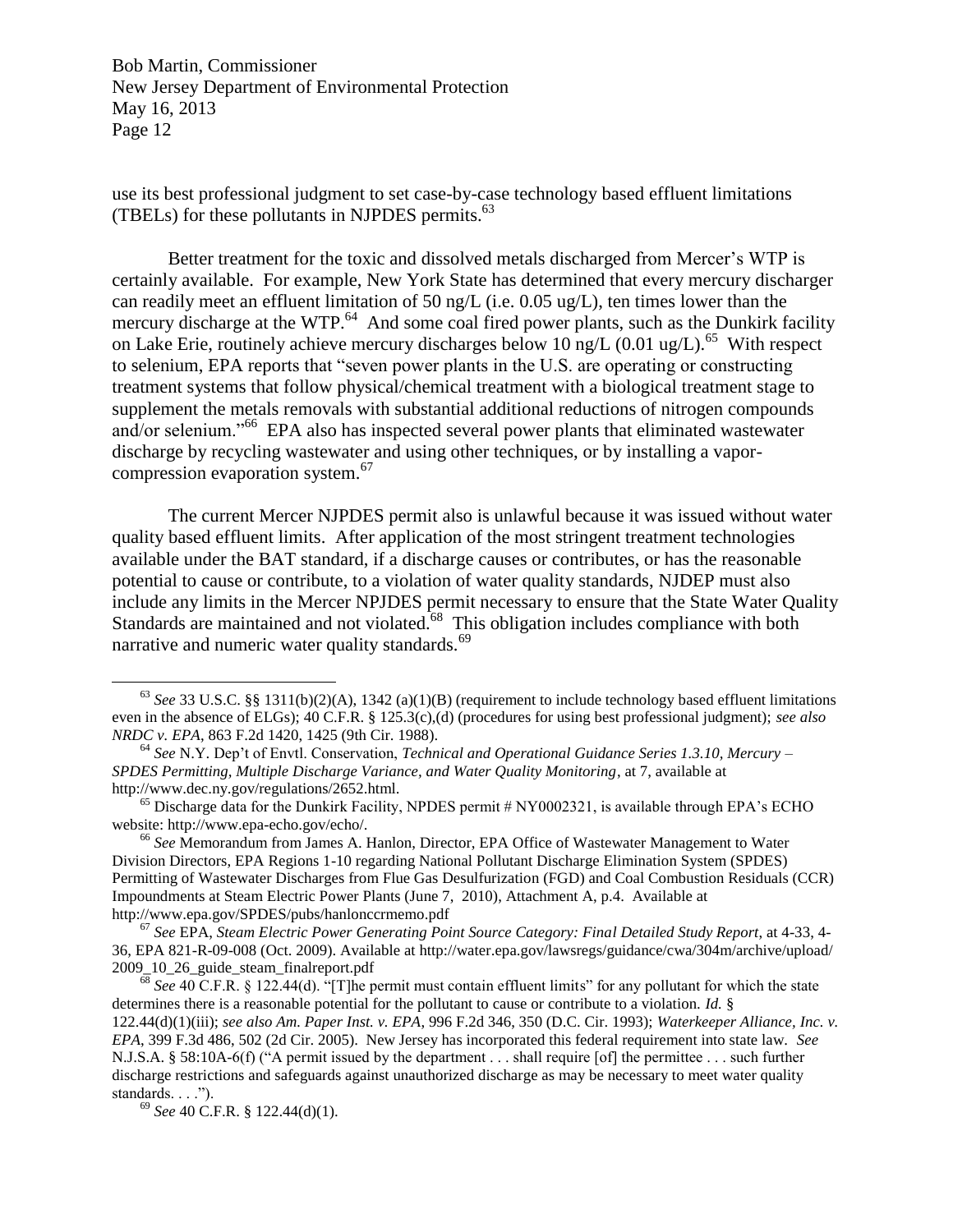But NJDEP issued Mercer's last NJPDES permit without reviewing water quality data or conducting any reasonable potential analyses. In 2006, NJDEP explained that it lacked the water quality monitoring data needed to set these limits, and therefore it issued Mercer a NJPDES permit that did not directly consider water quality concerns or draw on the results of reasonable potential analyses.<sup>70</sup> This is patently illegal. NJDEP must replace the existing permit with a permit that contains WQBELs as quickly as possible.

## *Conclusion*

NJDEP must act as soon as possible on PSEG's long-delayed application to renew the Mercer NPDES permit. Since the last NJPDES permit was issued for Mercer in 2006, PSEG has made substantial investments in air pollution control technology that prove its intent to operate this old, coal-fired power plant for many more decades. It cannot do so on an expired permit, particularly not one that is unlawful, that lacks necessary technology-based and water-quality based effluent limits, and that allows Mercer to rely on restoration measures in lieu of reducing the number of fish and other organisms that it kills.

For the reasons above, NJDEP should immediately issue a draft NJPDES permit for Mercer that fully complies with all requirements of the Clean Water Act and requires a reduction of cooling water intake flows and thermal discharges to a level consistent with the use of a closed-cycle cooling system.

Respectfully submitted,

Jeff Tittel **Director** New Jersey Sierra Club

 $\overline{\phantom{a}}$ 

Maya K. van Rossum the Delaware Riverkeeper Delaware Riverkeeper Network

Hilary Semel Executive Director Eastern Environmental Law Center

David Pringle Campaign Director New Jersey Environmental Federation Garden State Chapter of Clean Water Action

<sup>70</sup> *See* 2006 Draft Permit Fact Sheet, p. 34 of 43.